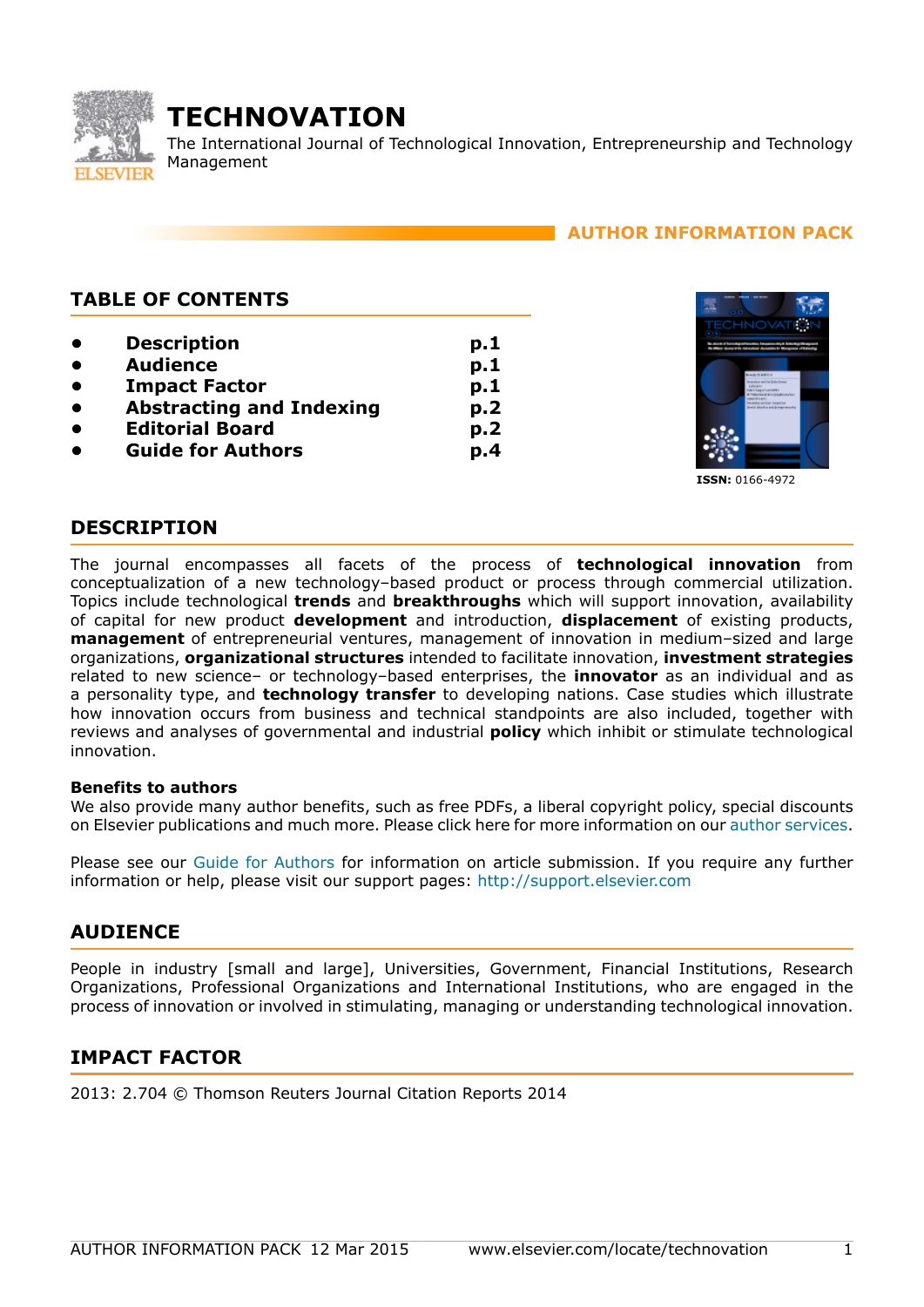# <span id="page-1-0"></span>**ABSTRACTING AND INDEXING**

ABI/Inform Automatic Subject Citation Alert Current Contents/Engineering, Computing & Technology Management Contents Engineering Index Science Citation Index Social Sciences Citation Index Technology and Applied Sciences **Scopus** 

# <span id="page-1-1"></span>**EDITORIAL BOARD**

#### *Editor in Chief*

**Jonathan Linton**, Telfer School of Management, Management of Technological Enterprises, University of Ottawa, 6108 Desmarais Building, 55 Laurier Avenue East, Ottawa, ON K1N 6N5, Ontario, Canada

#### *Editor Emeritus*

#### *Book Review Editors*

**P. Ensign**, Wilfrid Laurier University, Waterloo, Ontario, Canada

**J. Sapsed**, University of Brighton, Falmer, Brighton, England, UK

*Area Editors*

#### *Organisations and Innovation*

**A.J. Groen**, University of Twente, Enschede, Netherlands

#### *Economics of New Technologies*

**E. Pennings**, Erasmus Universiteit, Rotterdam, Netherlands

#### *Entrepreneurship*

**S.T. Walsh**, The Robert O. Anderson School and Graduate School of Management, Alberquerque, New Mexico, USA

#### *IT and National Policy*

**C. Watanabe**, Tokyo Seitoku University, Tokyo, Japan

#### *Technology Strategy*

**D. Jolly**, SKEMA Business School, Sophia Antipolis Cedex, France

#### *R&D Management*

**M. von Zedtwitz**, GLORAD Center for Global R&D and Innovation, Moscow, Russian Federation

#### *Marketing and New Product Development*

**N. Thongpapanl**, Brock University, St Catharines, Ontario, Canada

#### *Emerging Economies*

**J. O. Aje**, Thomas Edison State College, Trenton, New Jersey, USA

#### *Articles on Practice - Industry and Innovation*

**I. Thukral**, IBM Growth Markets Unit, Bangalore, India

#### *Special Topics*

**J. Butler**, University of Manchester, Manchester, England, UK

#### *Review Paper (Invited)*

**V. Mangematin**, Grenoble Ecole de Management, Grenoble, France

#### *Section Editor for Review Paper*

**V. Mangematin**, Grenoble Ecole de Management, Grenoble, France

#### *Editorial Board*

**V.L. Acha**, Pfizer Corporation, Surrey, England, UK **D. Archibugi**, National Research Council of Italy (CNR), Roma, Italy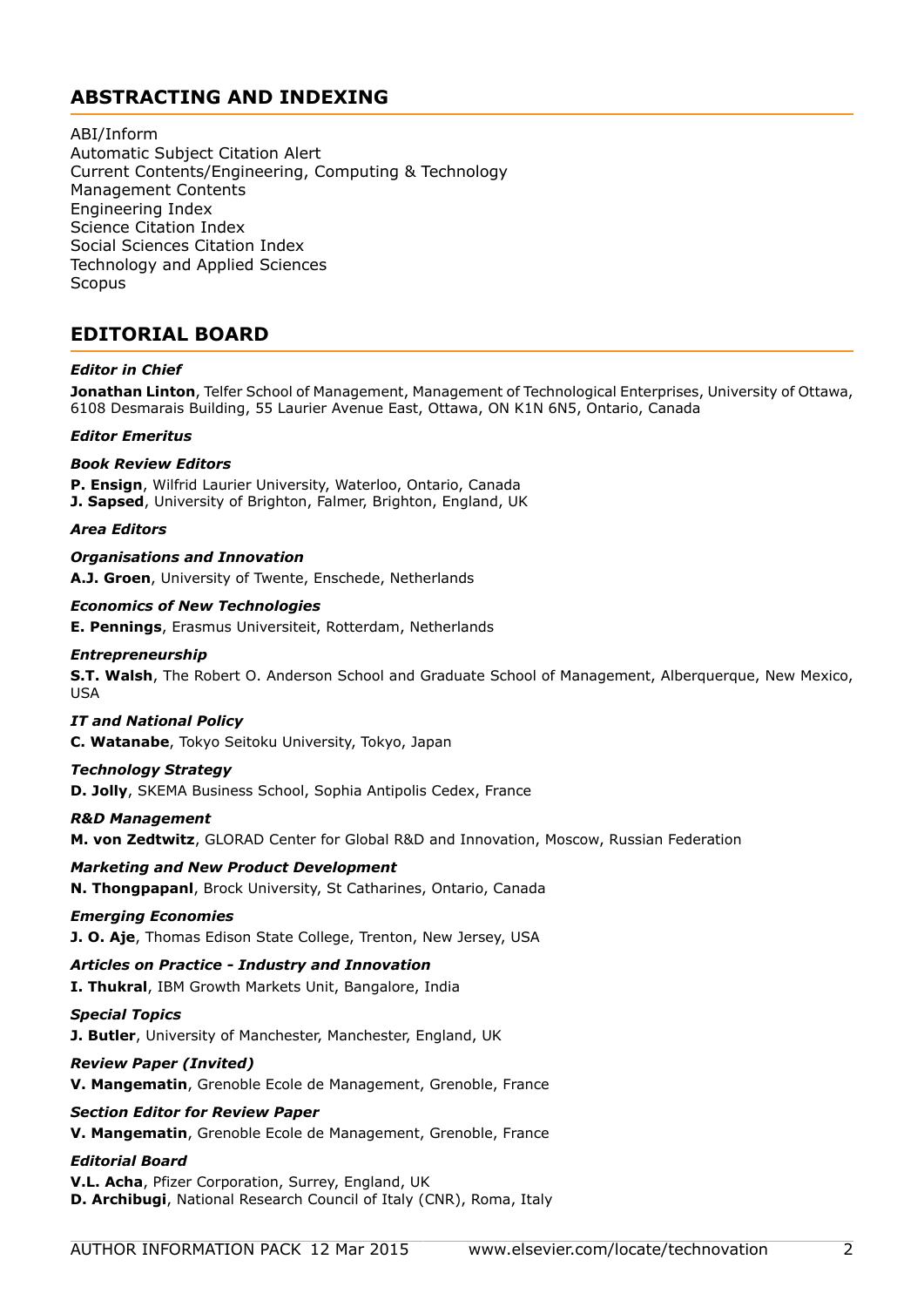#### **J. Bessant**

**F. Betz**, Washington, USA

**S. Brown**, University of Exeter, Exeter, UK

**D. Cetindamar**, Sabanci University, Istanbul, Turkey

**Y. Chang**, National Tsing Hua University, Taiwan, Taiwan, ROC

**T. Daim**, Portland State University, Portland, Oregon, USA

**L. Gokhberg**, National Research University, Moscow, Russian Federation

**A. Griffin**, The University of Utah, Salt Lake City, Utah, USA

**C. Griffy-Brown**, Pepperdine University, Los Angeles, California, USA

**Y.P. Gupta**, Johns Hopkins University, Baltimore, Maryland, USA

**J. Hagedoorn**, University of Maastricht, Maastricht, Netherlands

**J. Hall**, Simon Fraser University, Burnaby, Canada

**A. Hameri**, Université de Lausanne, Lausanne, Switzerland

**C.C. Hang**, National University of Singapore, Singapore

**H. Hubner**, Universität Kassel, Kassel, Germany

**V. Jayaraman**, University of Miami, Coral Gables, Florida, USA

**C. Juma**, Harvard University, Cambridge, Massachusetts, USA

**C. Kerr**, University of Cambridge, Cambridge, UK

**A. Khairul**, National University of Malaysia, Bangi Selanger, Malaysia

**D.F. Kocaoglu**, Portland State University, Portland, Oregon, USA

**S. Kumar**, University of St Thomas, Minneapolis, Minnesota, USA

**M.I. Levi Jaksic**, University of Belgrade, Beograd, Serbia

**U. Lichtenthaler**, Otto Beisheim School of Management, Vallendar, Germany

**B. Lundvall**, Aalborg University, Aalborg Øst, Denmark

**D. Moitra**, India

**L. Morel**, Inst. Nat. Polytechnic de Lorraine, Vandoevre-les-Nancy, France

**P. Mustar**, Centre National de la Recherche Scientifique (CNRS), Paris, France

**R Narula**, University of Reading, Reading, England, UK

**N. O'Regan**, University of the West of England (UWE), Bristol, England, UK

**S. Ottosson**, Otto-von-Guericke-Universität Magdeburg, Magdeburg, Germany

**J. Pimento-Bueno**, Pontificia Universidade Catolica (PUC), Rio de Janeiro, Brazil

**R. Roy**, The Open University, Milton Keynes, England, UK

**A.M. Sanchez**, Universidad de Zaragoza, Zaragoza, Spain

**A.J. Shenhar**, Stevens Institute of Technology, Hoboken, New Jersey, USA

**D. Snaddon**, University of the Witwatersrand, Wits, Johannesburg, South Africa

**A. Sohal**, Monash University, Caulfield East, Victoria, Australia

**H. Sun**, City University of Hong Kong, Cheung Sha Wan, Kowloon, Hong Kong

**E. Viardot**, EADA, Barcelona, Spain

**T. Watkins**, Lehigh University, Bethlehem, Pennsylvania, USA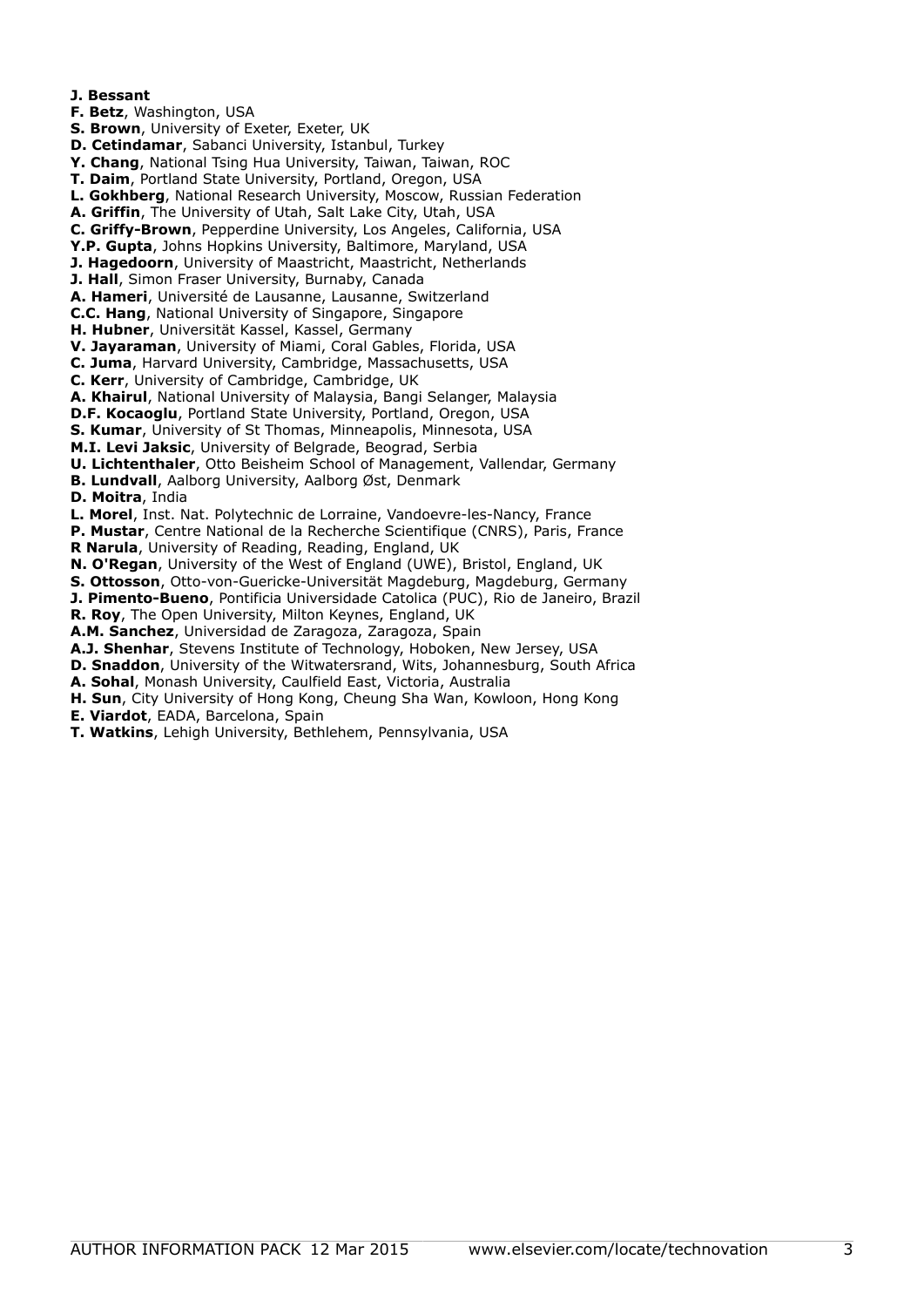# <span id="page-3-0"></span>**GUIDE FOR AUTHORS**

# *Your Paper Your Way*

We now differentiate between the requirements for new and revised submissions. You may choose to submit your manuscript as a single Word or PDF file to be used in the refereeing process. Only when your paper is at the revision stage, will you be requested to put your paper in to a 'correct format' for acceptance and provide the items required for the publication of your article.

### **To find out more, please visit the Preparation section below.**

# **INTRODUCTION**

The journal encompasses all facets of the process of technological innovation from conceptualization of a new technology-based product or process through commercial utilization. Topics include technological trends and breakthroughs which will support innovation, availability of capital for new product development and introduction, displacement of existing products, management of entrepreneurial ventures, management of innovation in medium-sized and large organizations, organizational structures intended to facilitate innovation, investment strategies related to new science- or technology-based enterprises, the innovator as an individual and as a personality type, and technology transfer to developing nations. Case studies which illustrate how innovation occurs from business and technical standpoints are also included, together with reviews and analyses of governmental and industrial policy which inhibit or stimulate technological innovation.

# *Types of paper*

*Technovation* publishes (1) reports on advances in theory, techniques, applications and practice; (2) general surveys and critical reviews (including pertinent polemics); (3) case studies and policy issues; (4) educational or instructional articles providing information, experience and 'know how'; (5) 'Industrial Viewpoints' - short non-refereed papers based on the current industrial scene; (6) book reviews.

# **BEFORE YOU BEGIN**

# *Ethics in publishing*

For information on Ethics in publishing and Ethical guidelines for journal publication see http://www.elsevier.com/publishingethics and http://www.elsevier.com/journal-authors/ethics.

#### *Conflict of interest*

All authors are requested to disclose any actual or potential conflict of interest including any financial, personal or other relationships with other people or organizations within three years of beginning the submitted work that could inappropriately influence, or be perceived to influence, their work. See also http://www.elsevier.com/conflictsofinterest. Further information and an example of a Conflict of Interest form can be found at: http://help.elsevier.com/app/answers/detail/a\_id/286/p/7923.

#### *Submission declaration and verification*

Submission of an article implies that the work described has not been published previously (except in the form of an abstract or as part of a published lecture or academic thesis or as an electronic preprint, see http://www.elsevier.com/sharingolicy), that it is not under consideration for publication elsewhere, that its publication is approved by all authors and tacitly or explicitly by the responsible authorities where the work was carried out, and that, if accepted, it will not be published elsewhere in the same form, in English or in any other language, including electronically without the written consent of the copyright-holder. To verify originality, your article may be checked by the originality detection service CrossCheck http://www.elsevier.com/editors/plagdetect.

#### *Changes to authorship*

This policy concerns the addition, deletion, or rearrangement of author names in the authorship of accepted manuscripts:

*Before the accepted manuscript is published in an online issue*: Requests to add or remove an author, or to rearrange the author names, must be sent to the Journal Manager from the corresponding author of the accepted manuscript and must include: (a) the reason the name should be added or removed, or the author names rearranged and (b) written confirmation (e-mail, fax, letter) from all authors that they agree with the addition, removal or rearrangement. In the case of addition or removal of authors, this includes confirmation from the author being added or removed. Requests that are not sent by the corresponding author will be forwarded by the Journal Manager to the corresponding author, who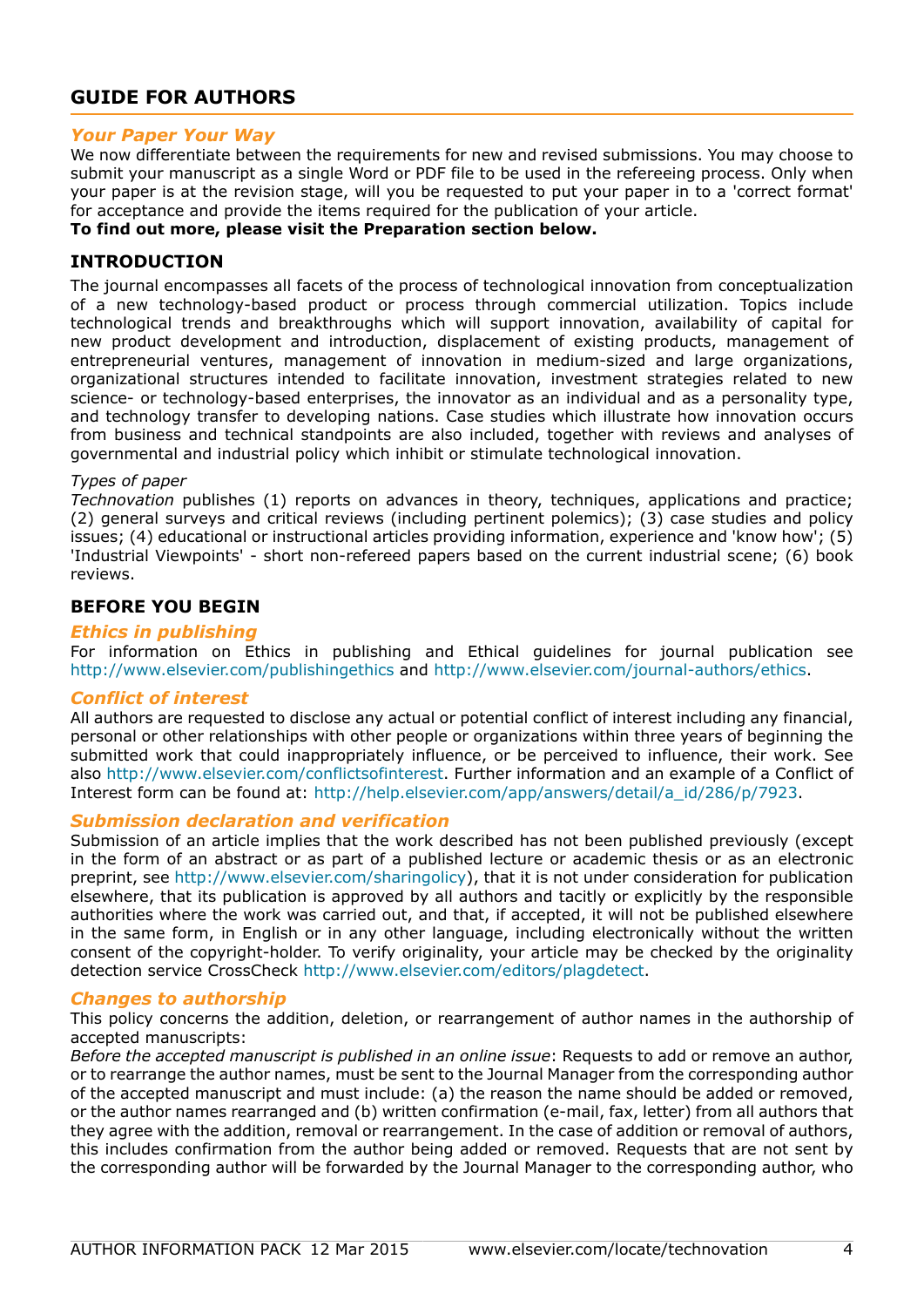must follow the procedure as described above. Note that: (1) Journal Managers will inform the Journal Editors of any such requests and (2) publication of the accepted manuscript in an online issue is suspended until authorship has been agreed.

*After the accepted manuscript is published in an online issue*: Any requests to add, delete, or rearrange author names in an article published in an online issue will follow the same policies as noted above and result in a corrigendum.

# *Copyright*

Upon acceptance of an article, authors will be asked to complete a 'Journal Publishing Agreement' (for more information on this and copyright, see http://www.elsevier.com/copyright). An e-mail will be sent to the corresponding author confirming receipt of the manuscript together with a 'Journal Publishing Agreement' form or a link to the online version of this agreement.

Subscribers may reproduce tables of contents or prepare lists of articles including abstracts for internal circulation within their institutions. Permission of the Publisher is required for resale or distribution outside the institution and for all other derivative works, including compilations and translations (please consult http://www.elsevier.com/permissions). If excerpts from other copyrighted works are included, the author(s) must obtain written permission from the copyright owners and credit the source(s) in the article. Elsevier has preprinted forms for use by authors in these cases: please consult http://www.elsevier.com/permissions.

For open access articles: Upon acceptance of an article, authors will be asked to complete an 'Exclusive License Agreement' (for more information see http://www.elsevier.com/OAauthoragreement). Permitted third party reuse of open access articles is determined by the author's choice of user license (see http://www.elsevier.com/openaccesslicenses).

# *Author rights*

As an author you (or your employer or institution) have certain rights to reuse your work. For more information see http://www.elsevier.com/copyright.

# *Role of the funding source*

You are requested to identify who provided financial support for the conduct of the research and/or preparation of the article and to briefly describe the role of the sponsor(s), if any, in study design; in the collection, analysis and interpretation of data; in the writing of the report; and in the decision to submit the article for publication. If the funding source(s) had no such involvement then this should be stated.

# *Funding body agreements and policies*

Elsevier has established a number of agreements with funding bodies which allow authors to comply with their funder's open access policies. Some authors may also be reimbursed for associated publication fees. To learn more about existing agreements please visit http://www.elsevier.com/fundingbodies.

# *Open access*

This journal offers authors a choice in publishing their research:

#### **Open access**

• Articles are freely available to both subscribers and the wider public with permitted reuse

• An open access publication fee is payable by authors or on their behalf e.g. by their research funder or institution

### **Subscription**

• Articles are made available to subscribers as well as developing countries and patient groups through our universal access programs (http://www.elsevier.com/access).

• No open access publication fee payable by authors.

Regardless of how you choose to publish your article, the journal will apply the same peer review criteria and acceptance standards.

For open access articles, permitted third party (re)use is defined by the following Creative Commons user licenses: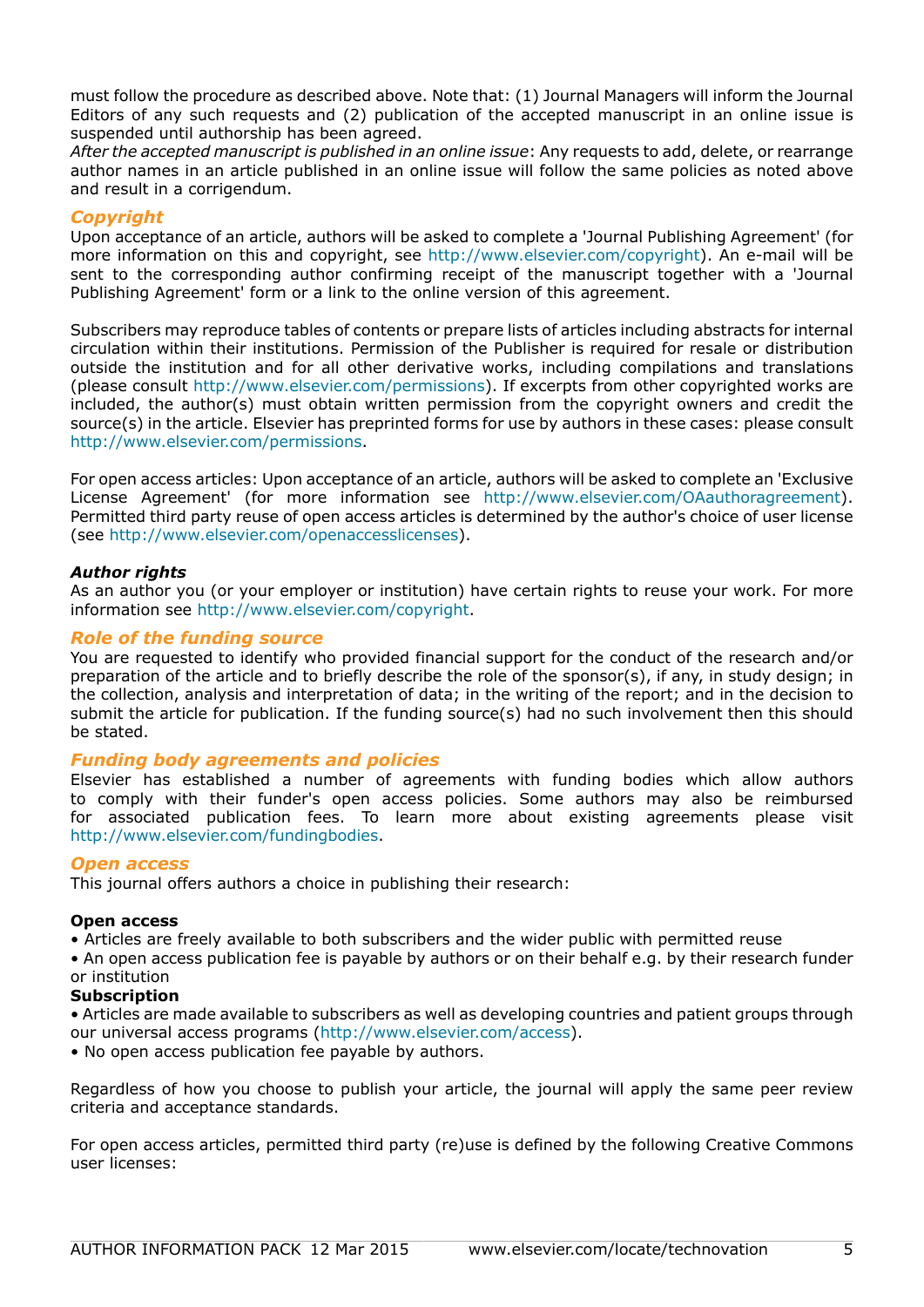# *Creative Commons Attribution (CC BY)*

Lets others distribute and copy the article, create extracts, abstracts, and other revised versions, adaptations or derivative works of or from an article (such as a translation), include in a collective work (such as an anthology), text or data mine the article, even for commercial purposes, as long as they credit the author(s), do not represent the author as endorsing their adaptation of the article, and do not modify the article in such a way as to damage the author's honor or reputation.

#### *Creative Commons Attribution-NonCommercial-NoDerivs (CC BY-NC-ND)*

For non-commercial purposes, lets others distribute and copy the article, and to include in a collective work (such as an anthology), as long as they credit the author(s) and provided they do not alter or modify the article.

The open access publication fee for this journal is **USD 1800**, excluding taxes. Learn more about Elsevier's pricing policy: http://www.elsevier.com/openaccesspricing.

#### *Language (usage and editing services)*

Please write your text in good English (American or British usage is accepted, but not a mixture of these). Authors who feel their English language manuscript may require editing to eliminate possible grammatical or spelling errors and to conform to correct scientific English may wish to use the English Language Editing service available from Elsevier's WebShop (http://webshop.elsevier.com/languageediting/) or visit our customer support site (http://support.elsevier.com) for more information.

#### *Submission*

Our online submission system guides you stepwise through the process of entering your article details and uploading your files. The system converts your article files to a single PDF file used in the peer-review process. Editable files (e.g., Word, LaTeX) are required to typeset your article for final publication. All correspondence, including notification of the Editor's decision and requests for revision, is sent by e-mail.

*Submit your article*

Please submit your article via http://ees.elsevier.com/technovation/

#### *NEW SUBMISSIONS*

Submission to this journal proceeds totally online and you will be guided stepwise through the creation and uploading of your files. The system automatically converts your files to a single PDF file, which is used in the peer-review process.

As part of the Your Paper Your Way service, you may choose to submit your manuscript as a single file to be used in the refereeing process. This can be a PDF file or a Word document, in any format or layout that can be used by referees to evaluate your manuscript. It should contain high enough quality figures for refereeing. If you prefer to do so, you may still provide all or some of the source files at the initial submission. Please note that individual figure files larger than 10 MB must be uploaded separately.

#### *References*

There are no strict requirements on reference formatting at submission. References can be in any style or format as long as the style is consistent. Where applicable, author(s) name(s), journal title/book title, chapter title/article title, year of publication, volume number/book chapter and the pagination must be present. Use of DOI is highly encouraged. The reference style used by the journal will be applied to the accepted article by Elsevier at the proof stage. Note that missing data will be highlighted at proof stage for the author to correct.

#### *Formatting requirements*

There are no strict formatting requirements but all manuscripts must contain the essential elements needed to convey your manuscript, for example Abstract, Keywords, Introduction, Materials and Methods, Results, Conclusions, Artwork and Tables with Captions.

If your article includes any Videos and/or other Supplementary material, this should be included in your initial submission for peer review purposes.

Divide the article into clearly defined sections.

#### *Figures and tables embedded in text*

Please ensure the figures and the tables included in the single file are placed next to the relevant text in the manuscript, rather than at the bottom or the top of the file.

#### *REVISED SUBMISSIONS*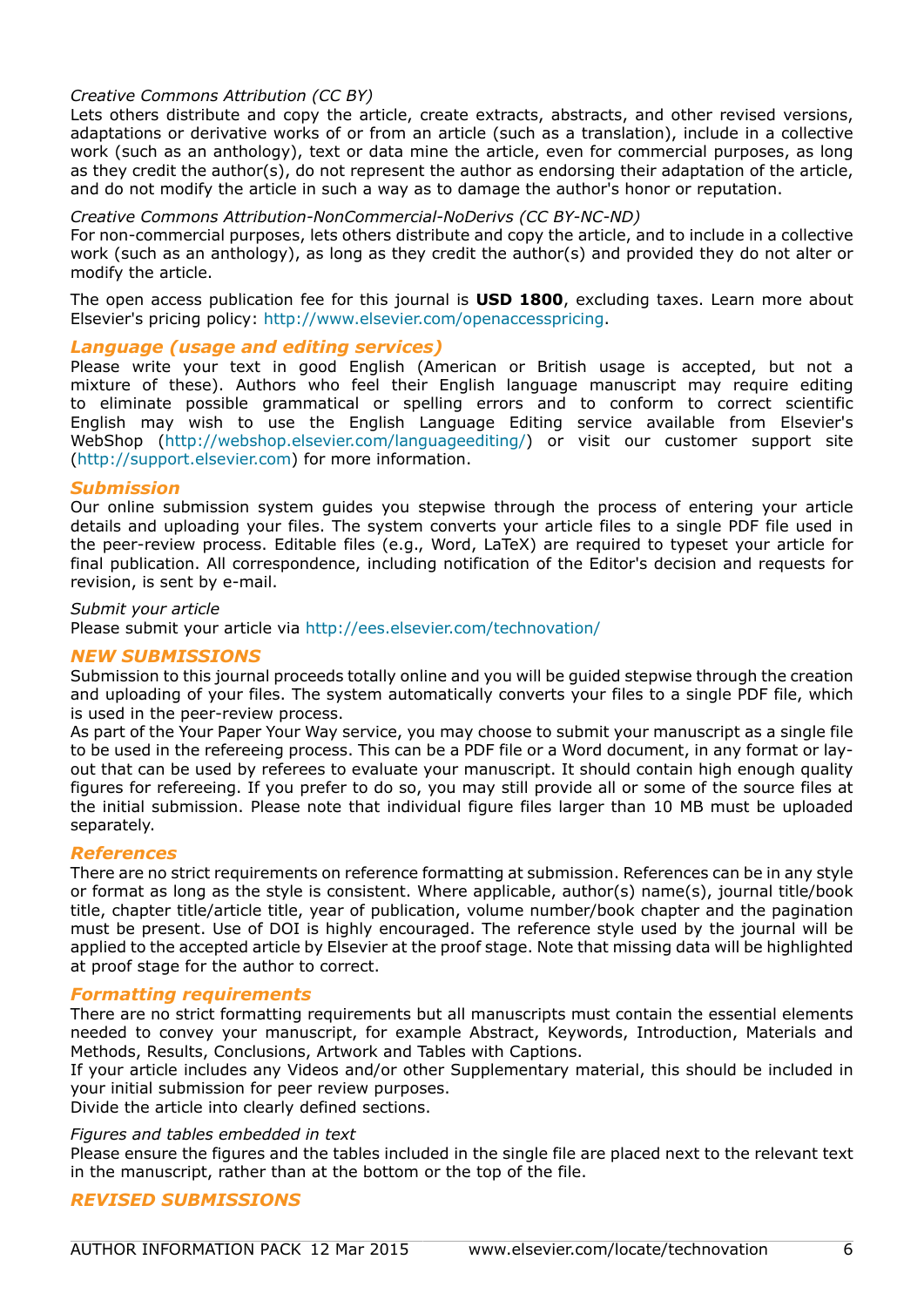#### *Use of word processing software*

Regardless of the file format of the original submission, at revision you must provide us with an editable file of the entire article. Keep the layout of the text as simple as possible. Most formatting codes will be removed and replaced on processing the article. The electronic text should be prepared in a way very similar to that of conventional manuscripts (see also the Guide to Publishing with Elsevier: http://www.elsevier.com/guidepublication). See also the section on Electronic artwork.

To avoid unnecessary errors you are strongly advised to use the 'spell-check' and 'grammar-check' functions of your word processor.

#### *Article structure*

#### *Subdivision - numbered sections*

Divide your article into clearly defined and numbered sections. Subsections should be numbered 1.1 (then 1.1.1, 1.1.2, ...), 1.2, etc. (the abstract is not included in section numbering). Use this numbering also for internal cross-referencing: do not just refer to 'the text'. Any subsection may be given a brief heading. Each heading should appear on its own separate line.

#### *Introduction*

State the objectives of the work and provide an adequate background, avoiding a detailed literature survey or a summary of the results.

#### *Experimental*

Provide sufficient detail to allow the work to be reproduced. Methods already published should be indicated by a reference: only relevant modifications should be described.

#### *Discussion*

This should explore the significance of the results of the work, not repeat them. A combined Results and Discussion section is often appropriate. Avoid extensive citations and discussion of published literature.

#### *Conclusions*

A short Conclusions section is to be presented and should be divided into specific points.

#### *Appendices*

If there is more than one appendix, they should be identified as A, B, etc. Formulae and equations in appendices should be given separate numbering: Eq. (A.1), Eq. (A.2), etc.; in a subsequent appendix, Eq. (B.1) and so on. Similarly for tables and figures: Table A.1; Fig. A.1, etc.

#### *Essential title page information*

#### *Abstract*

A concise and factual abstract is required, maximum length 200 words. The abstract should state briefly the purpose of the research, the principal results and major conclusions. An abstract is often presented separately from the article, so it must be able to stand alone. For this reason, References should be avoided, but if essential, then cite the author(s) and year(s). Also, non-standard or uncommon abbreviations should be avoided, but if essential they must be defined at their first mention in the abstract itself.

#### *Graphical abstract*

Although a graphical abstract is optional, its use is encouraged as it draws more attention to the online article. The graphical abstract should summarize the contents of the article in a concise, pictorial form designed to capture the attention of a wide readership. Graphical abstracts should be submitted as a separate file in the online submission system. Image size: Please provide an image with a minimum of 531  $\times$  1328 pixels (h  $\times$  w) or proportionally more. The image should be readable at a size of 5  $\times$ 13 cm using a regular screen resolution of 96 dpi. Preferred file types: TIFF, EPS, PDF or MS Office files. See http://www.elsevier.com/graphicalabstracts for examples.

Authors can make use of Elsevier's Illustration and Enhancement service to ensure the best presentation of their images and in accordance with all technical requirements: [Illustration Service.](http://webshop.elsevier.com/illustrationservices/ImagePolishing/gap/requestForm.cfm)

#### *Highlights*

Highlights are mandatory for this journal. They consist of a short collection of bullet points that convey the core findings of the article and should be submitted in a separate editable file in the online submission system. Please use 'Highlights' in the file name and include 3 to 5 bullet points (maximum 85 characters, including spaces, per bullet point). See http://www.elsevier.com/highlights for examples.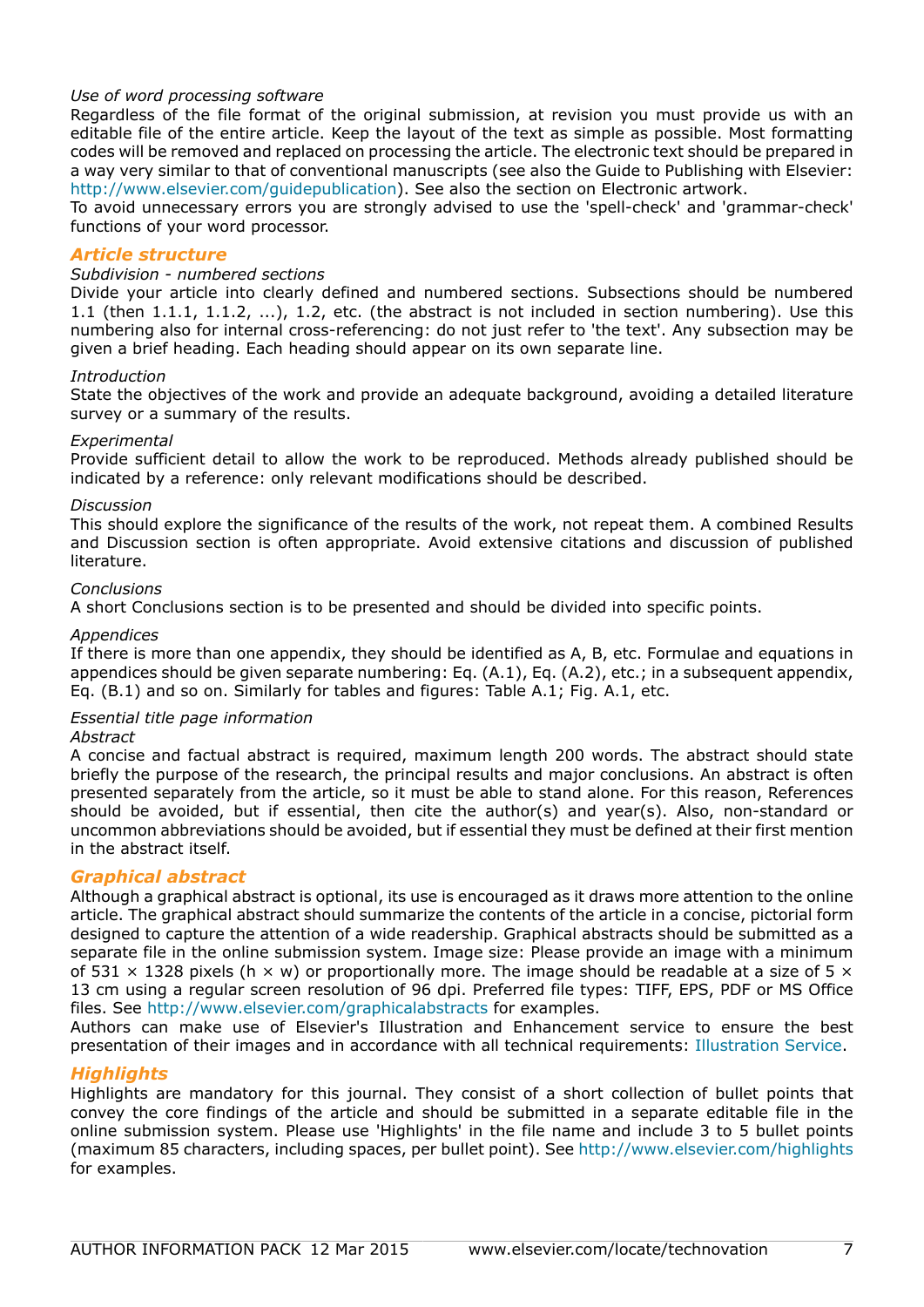# *Keywords*

Immediately after the abstract, provide a maximum of 8 keywords, avoiding general and plural terms and multiple concepts (avoid, for example, 'and', 'of'). Be sparing with abbreviations: only abbreviations firmly established in the field may be eligible. These keywords will be used for indexing purposes.

# *Acknowledgements*

Collate acknowledgements in a separate section at the end of the article before the references and do not, therefore, include them on the title page, as a footnote to the title or otherwise. List here those individuals who provided help during the research (e.g., providing language help, writing assistance or proof reading the article, etc.).

### *Nomenclature and units*

Follow internationally accepted rules and conventions: use the international system of units (SI). If other quantities are mentioned, give their equivalent in SI.

*Math.* The unit billion (109 in America and 1012 in Europe) must not be used as it is ambiguous.

# *Footnotes*

Footnotes should be used sparingly. Number them consecutively throughout the article. Many word processors build footnotes into the text, and this feature may be used. Should this not be the case, indicate the position of footnotes in the text and present the footnotes themselves separately at the end of the article.

# *Electronic artwork*

*General points*

- Make sure you use uniform lettering and sizing of your original artwork.
- Preferred fonts: Arial (or Helvetica), Times New Roman (or Times), Symbol, Courier.
- Number the illustrations according to their sequence in the text.
- Use a logical naming convention for your artwork files.
- Indicate per figure if it is a single, 1.5 or 2-column fitting image.

• For Word submissions only, you may still provide figures and their captions, and tables within a single file at the revision stage.

• Please note that individual figure files larger than 10 MB must be provided in separate source files. A detailed guide on electronic artwork is available on our website:

#### http://www.elsevier.com/artworkinstructions.

# **You are urged to visit this site; some excerpts from the detailed information are given here.** *Formats*

Regardless of the application used, when your electronic artwork is finalized, please 'save as' or convert the images to one of the following formats (note the resolution requirements for line drawings, halftones, and line/halftone combinations given below):

EPS (or PDF): Vector drawings. Embed the font or save the text as 'graphics'.

TIFF (or JPG): Color or grayscale photographs (halftones): always use a minimum of 300 dpi.

TIFF (or JPG): Bitmapped line drawings: use a minimum of 1000 dpi.

TIFF (or JPG): Combinations bitmapped line/half-tone (color or grayscale): a minimum of 500 dpi is required.

#### **Please do not:**

- Supply files that are optimized for screen use (e.g., GIF, BMP, PICT, WPG); the resolution is too low.
- Supply files that are too low in resolution.
- Submit graphics that are disproportionately large for the content.

#### *Color artwork*

Please make sure that artwork files are in an acceptable format (TIFF (or JPEG), EPS (or PDF), or MS Office files) and with the correct resolution. If, together with your accepted article, you submit usable color figures then Elsevier will ensure, at no additional charge, that these figures will appear in color online (e.g., ScienceDirect and other sites) regardless of whether or not these illustrations are reproduced in color in the printed version. **For color reproduction in print, you will receive information regarding the costs from Elsevier after receipt of your accepted article**. Please indicate your preference for color: in print or online only. For further information on the preparation of electronic artwork, please see http://www.elsevier.com/artworkinstructions.

Please note: Because of technical complications that can arise by converting color figures to 'gray scale' (for the printed version should you not opt for color in print) please submit in addition usable black and white versions of all the color illustrations.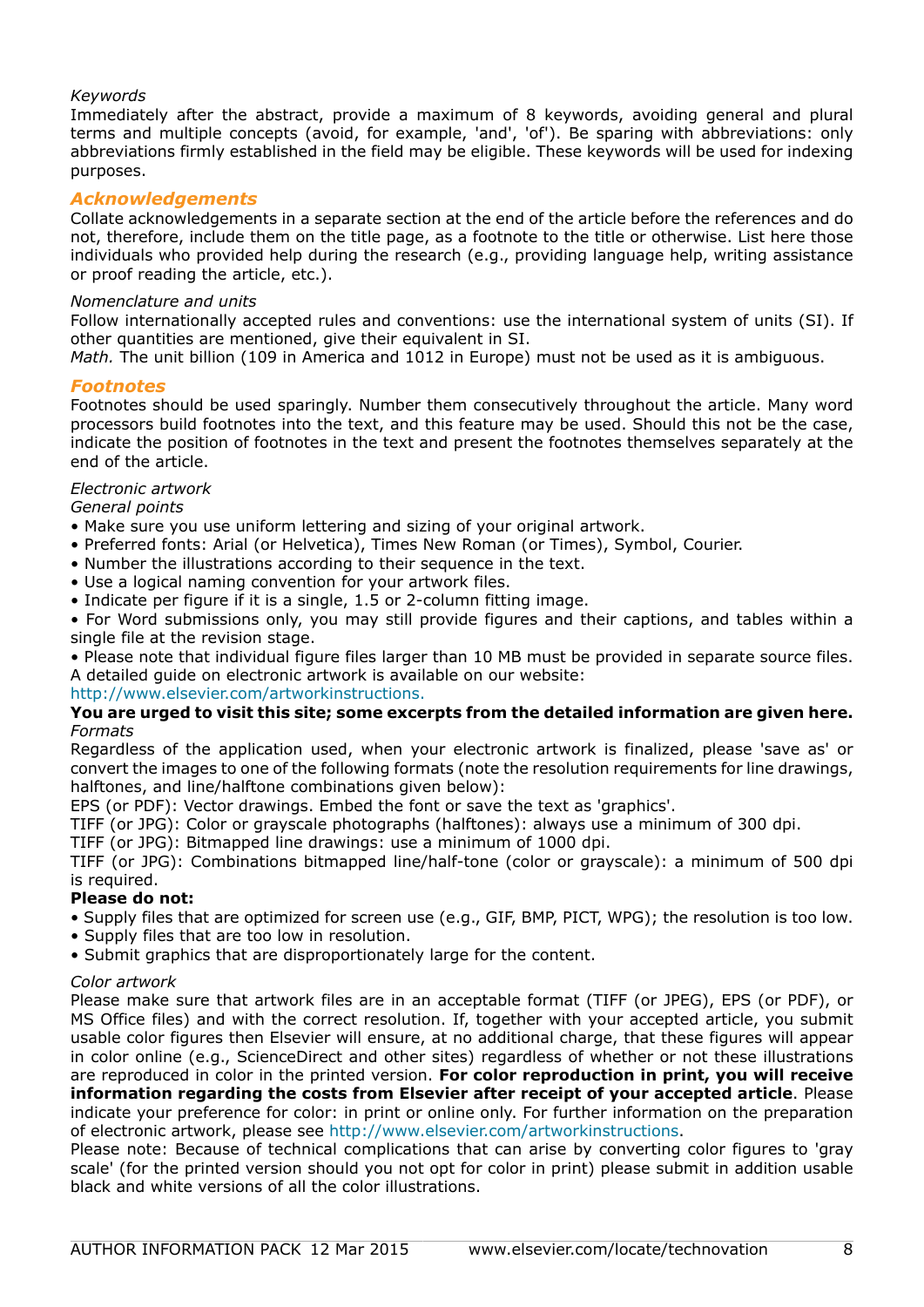# *Figure captions*

Ensure that each illustration has a caption. A caption should comprise a brief title (**not** on the figure itself) and a description of the illustration. Keep text in the illustrations themselves to a minimum but explain all symbols and abbreviations used.

### *Tables*

Please submit tables as editable text and not as images. Tables can be placed either next to the relevant text in the article, or on separate page(s) at the end. Number tables consecutively in accordance with their appearance in the text and place any table notes below the table body. Be sparing in the use of tables and ensure that the data presented in them do not duplicate results described elsewhere in the article. Please avoid using vertical rules.

#### *References*

Responsibility for the accuracy of bibliographic citations lies entirely with the authors.

#### *Citation in text*

Please ensure that every reference cited in the text is also present in the reference list (and vice versa). Any references cited in the abstract must be given in full. Unpublished results and personal communications are not recommended in the reference list, but may be mentioned in the text. If these references are included in the reference list they should follow the standard reference style of the journal and should include a substitution of the publication date with either 'Unpublished results' or 'Personal communication'. Citation of a reference as 'in press' implies that the item has been accepted for publication.

#### *Reference links*

Increased discoverability of research and high quality peer review are ensured by online links to the sources cited. In order to allow us to create links to abstracting and indexing services, such as Scopus, CrossRef and PubMed, please ensure that data provided in the references are correct. Please note that incorrect surnames, journal/book titles, publication year and pagination may prevent link creation. When copying references, please be careful as they may already contain errors. Use of the DOI is encouraged.

#### *Web references*

As a minimum, the full URL should be given and the date when the reference was last accessed. Any further information, if known (DOI, author names, dates, reference to a source publication, etc.), should also be given. Web references can be listed separately (e.g., after the reference list) under a different heading if desired, or can be included in the reference list.

#### *Reference management software*

This journal has standard templates available in key reference management packages EndNote (http://www.endnote.com/support/enstyles.asp) and Reference Manager (http://refman.com/support/rmstyles.asp). Using plug-ins to wordprocessing packages, authors only need to select the appropriate journal template when preparing their article and the list of references and citations to these will be formatted according to the journal style which is described below.

#### *Reference formatting*

There are no strict requirements on reference formatting at submission. References can be in any style or format as long as the style is consistent. Where applicable, author(s) name(s), journal title/book title, chapter title/article title, year of publication, volume number/book chapter and the pagination must be present. Use of DOI is highly encouraged. The reference style used by the journal will be applied to the accepted article by Elsevier at the proof stage. Note that missing data will be highlighted at proof stage for the author to correct. If you do wish to format the references yourself they should be arranged according to the following examples:

#### *Reference style*

*Text:* All citations in the text should refer to:

1. *Single author:* the author's name (without initials, unless there is ambiguity) and the year of publication;

2. *Two authors:* both authors' names and the year of publication;

3. *Three or more authors:* first author's name followed by 'et al.' and the year of publication.

Citations may be made directly (or parenthetically). Groups of references should be listed first alphabetically, then chronologically.

Examples: 'as demonstrated (Allan, 2000a, 2000b, 1999; Allan and Jones, 1999). Kramer et al. (2010) have recently shown ....'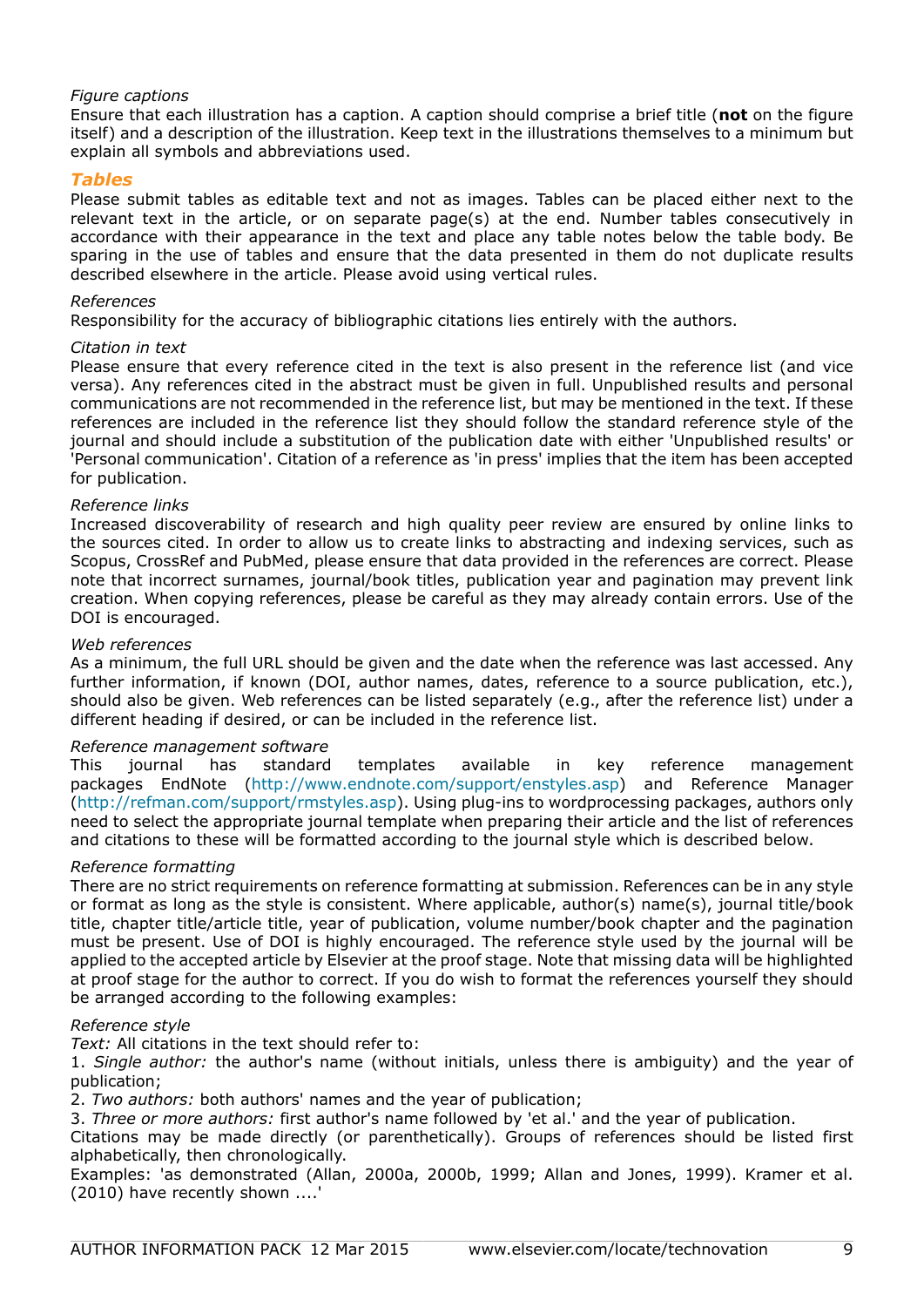*List:* References should be arranged first alphabetically and then further sorted chronologically if necessary. More than one reference from the same author(s) in the same year must be identified by the letters 'a', 'b', 'c', etc., placed after the year of publication. *Examples:*

Reference to a journal publication:

Van der Geer, J., Hanraads, J.A.J., Lupton, R.A., 2010. The art of writing a scientific article. Journal of Science Communication 163, 51–59.

Reference to a book:

Strunk Jr., W., White, E.B., 2000. The Elements of Style, fourth ed. Longman, New York.

Reference to a chapter in an edited book:

Mettam, G.R., Adams, L.B., 2009. How to prepare an electronic version of your article, in: Jones, B.S., Smith , R.Z. (Eds.), Introduction to the Electronic Age. E-Publishing Inc., New York, pp. 281–304.

# *Video data*

Elsevier accepts video material and animation sequences to support and enhance your scientific research. Authors who have video or animation files that they wish to submit with their article are strongly encouraged to include links to these within the body of the article. This can be done in the same way as a figure or table by referring to the video or animation content and noting in the body text where it should be placed. All submitted files should be properly labeled so that they directly relate to the video file's content. In order to ensure that your video or animation material is directly usable, please provide the files in one of our recommended file formats with a preferred maximum size of 50 MB. Video and animation files supplied will be published online in the electronic version of your article in Elsevier Web products, including ScienceDirect: http://www.sciencedirect.com. Please supply 'stills' with your files: you can choose any frame from the video or animation or make a separate image. These will be used instead of standard icons and will personalize the link to your video data. For more detailed instructions please visit our video instruction pages at http://www.elsevier.com/artworkinstructions. Note: since video and animation cannot be embedded in the print version of the journal, please provide text for both the electronic and the print version for the portions of the article that refer to this content. Files can be stored on diskette, ZIP-disk or CD (either MS-DOS or Macintosh).

# *AudioSlides*

The journal encourages authors to create an AudioSlides presentation with their published article. AudioSlides are brief, webinar-style presentations that are shown next to the online article on ScienceDirect. This gives authors the opportunity to summarize their research in their own words and to help readers understand what the paper is about. More information and examples are available at http://www.elsevier.com/audioslides. Authors of this journal will automatically receive an invitation e-mail to create an AudioSlides presentation after acceptance of their paper.

#### *Supplementary data*

Elsevier accepts electronic supplementary material to support and enhance your scientific research. Supplementary files offer the author additional possibilities to publish supporting applications, highresolution images, background datasets, sound clips and more. Supplementary files supplied will be published online alongside the electronic version of your article in Elsevier Web products, including ScienceDirect: http://www.sciencedirect.com. In order to ensure that your submitted material is directly usable, please provide the data in one of our recommended file formats. Authors should submit the material in electronic format together with the article and supply a concise and descriptive caption for each file. For more detailed instructions please visit our artwork instruction pages at http://www.elsevier.com/artworkinstructions.

# *Submission checklist*

The following list will be useful during the final checking of an article prior to sending it to the journal for review. Please consult this Guide for Authors for further details of any item.

# **Ensure that the following items are present:**

One author has been designated as the corresponding author with contact details:

- E-mail address
- Full postal address
- All necessary files have been uploaded, and contain:
- Keywords
- All figure captions
- All tables (including title, description, footnotes)

Further considerations